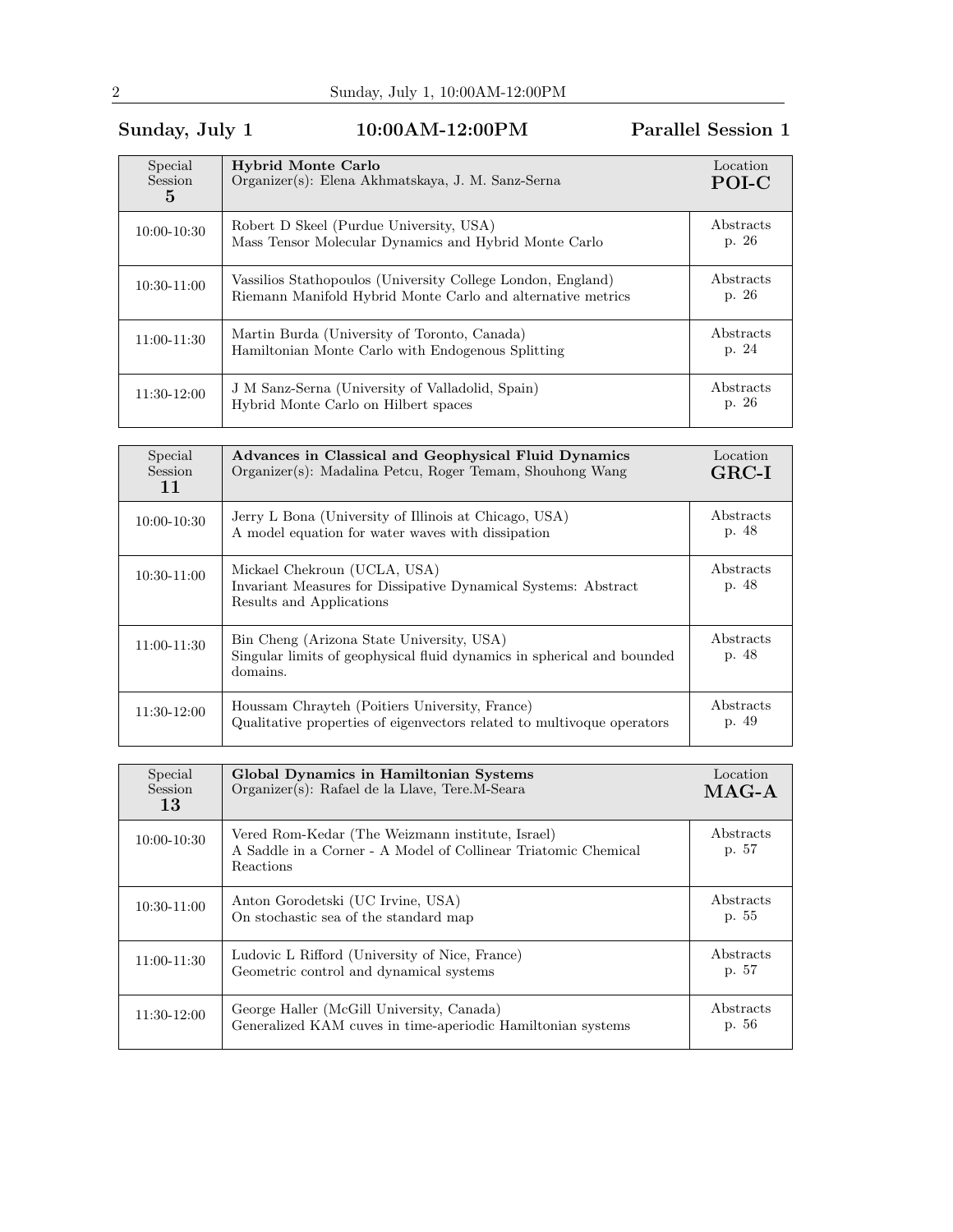| Special<br><b>Session</b><br>14 | Mathematical Models in Biology and Medicine<br>Organizer(s): Yang Kuang, Bingtuan Li, Jiaxu Li, Andrew Nevai                                         | Location<br>$GRC-C$ |
|---------------------------------|------------------------------------------------------------------------------------------------------------------------------------------------------|---------------------|
| 10:00-10:30                     | Richard Bertram (Florida State University, USA)<br>The Dual Oscillator Model for Pancreatic Islets                                                   | Abstracts<br>p. 59  |
| 10:30-11:00                     | Andrea De Gaetano (Cnr Iasi BioMatLab, Italy)<br>Interpretation of the IVGTT by means of a distributed-controller<br>model of the endocrine pancreas | Abstracts<br>p. 60  |
| $11:00-11:30$                   | Changbing Hu (University of Louisville, USA)<br>Modeling the distribution of insulin in pancreas                                                     | Abstracts<br>p. 61  |
| 11:30-12:00                     | Jiaxu Li (University of Louisville, USA)<br>Modeling impulsive injections of insulin analogues: towards artificial<br>pancreas                       | Abstracts<br>p. 62  |

| Special<br>Session<br>15 | Nonlinear Evolution Equations, Inclusions and Related Topics<br>Organizer(s): Mitsuharu Otani, Tohru Ozawa, N. U. Ahmed, S.<br>Migorski, I. I. Vrabie                                        | Location<br>$GRC-G$ |
|--------------------------|----------------------------------------------------------------------------------------------------------------------------------------------------------------------------------------------|---------------------|
| 10:00-10:30              | Nasiruddin N Ahmed (University of Ottawa, Canada)<br>Optimal Feedback Control for Differential Inclusions on Banach Spaces                                                                   | Abstracts<br>p. 66  |
| $10:30-11:00$            | Stanislaw Migorski (Jagiellonian University, Krakow, Poland)<br>Nonlinear subdifferential inclusions with applications to contact<br>mechanics                                               | Abstracts<br>p. 69  |
| $11:00-11:30$            | Richard J Marchand (Slippery Rock University, USA)<br>Boundary control and hidden trace regularity of a semigroup associated<br>with a beam equation and non-dissipative boundary conditions | Abstracts<br>p. 69  |
| $11:30-12:00$            | Volker Reitmann (St. Petersburg State University, Russia)<br>Asymptotic behavior of solutions to a coupled system of Maxwells<br>equations and a controlled differential inclusion           | Abstracts<br>p. 70  |

| Special<br><b>Session</b><br>19 | Waves and Convection<br>Organizer(s): Sam Stechmann, Leslie Smith                                                                    | Location<br>$REH-8$ |
|---------------------------------|--------------------------------------------------------------------------------------------------------------------------------------|---------------------|
| 10:00-10:30                     | Samuel Stechmann (University of Wisconsin-Madison, USA)<br>Nonlinear Dynamics and Regional Variations in the MJO Skeleton            | Abstracts<br>p. 87  |
| $10:30-11:00$                   | Juliana Dias (PSD - ESRL/NOAA, USA)<br>Modulation of shallow water equatorial waves due to a varying<br>equivalent height background | Abstracts<br>p. 84  |
| $11:00-11:30$                   | Gerardo Hernandez-Duenas (University of Wisconsin, USA)<br>Minimal models for precipitating organized convection                     | Abstracts<br>p. 85  |
| 11:30-12:00                     | Leslie Smith (University of Wisconsin, Madison, USA)<br>Tropical cyclogenesis and vertical shear in a moist Boussinesq model         | Abstracts<br>p. 87  |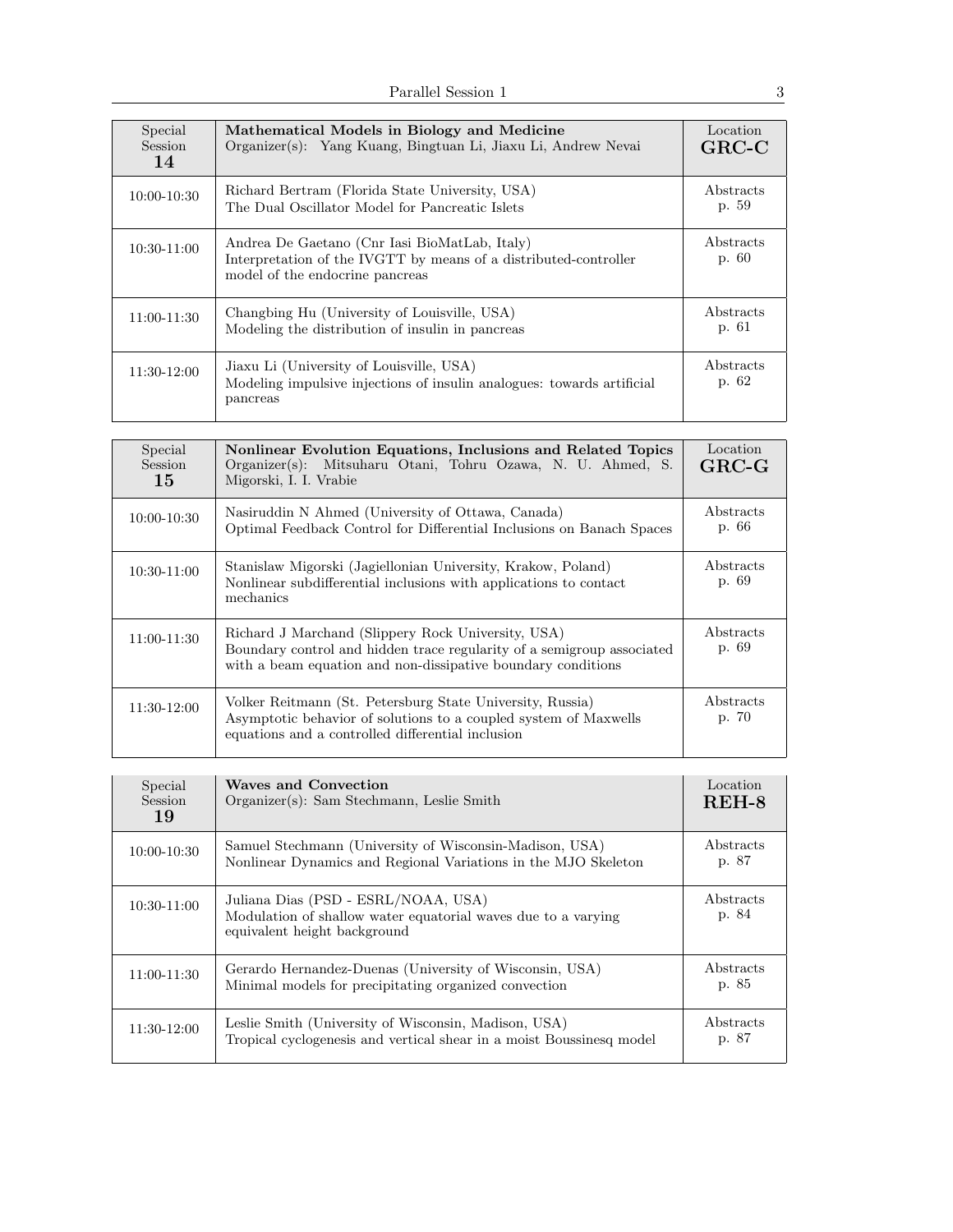| Special<br><b>Session</b><br>23 | Topological and Combinatorial Dynamics<br>Organizer(s): Lluis Alseda, Francisco Balibrea Gallego, Piotr Oprocha                              | Location<br>$GRC-H$ |
|---------------------------------|----------------------------------------------------------------------------------------------------------------------------------------------|---------------------|
| 10:00-10:30                     | Jan P Boronski (Tuskegee University, USA)<br>On dynamics of surface homeomorphisms with invariant continua                                   | Abstracts<br>p. 101 |
| $10:30-11:00$                   | John C Mayer (University of Alabama at Birmingham, USA)<br>Central Strips of Sibling Leaves in Laminations of the Unit Disk                  | Abstracts<br>p. 104 |
| 11:00-11:30                     | Roland Gunesch (TU Darmstadt University, Germany)<br>Ergodic theory and topological intersections as a tool to solve<br>geometrical problems | Abstracts<br>p. 102 |
| 11:30-12:00                     | Byungik Kahng (University of North Texas at Dallas, USA)<br>Devaney Chaos and Singularities of Invertible Piecewise Isometric<br>Dynamics    | Abstracts<br>p. 102 |

| Special<br><b>Session</b><br>24 | Geometric Mechanics<br>Organizer(s): Tom Mestdag, Manuel de Leon, Frans Cantrijn, Aziz Ham-<br>douni, Dina Razafindralandy, Jean-Claude Zambrini               | Location<br>$REH-5$ |
|---------------------------------|----------------------------------------------------------------------------------------------------------------------------------------------------------------|---------------------|
| $10:00 - 10:30$                 | Anthony M Bloch (University of Michgan, USA)<br>The geometry of integrable and gradient flows and dissipation                                                  | Abstracts<br>p. 106 |
| 10:30-11:00                     | David Martin de Diego (ICMAT, Spain)<br>On Discrete mechanics for optimal control theory                                                                       | Abstracts<br>p. 108 |
| $11:00 - 11:30$                 | Juan Carlos Marrero (University of La Laguna, Spain)<br>Hamilton-Jacobi theory and hamiltonian systems with respect to<br>fiber-wise linear Poisson structures | Abstracts<br>p. 108 |
| 11:30-12:00                     | Jean-Claude Zambrini (GFMUL, Portugal)<br>Stochastic Geometric Mechanics                                                                                       | Abstracts<br>p. 110 |

| Special<br>Session<br>25 | Dynamics in Complex Biological Systems<br>Organizer(s): Bijoy K. Ghosh, Akif Ibraguimov, Qishao Lu, Jianzhong<br>Su                                                             | Location<br>$REH-6$ |
|--------------------------|---------------------------------------------------------------------------------------------------------------------------------------------------------------------------------|---------------------|
| $10:00 - 10:30$          | Janet Best (Ohio State University, USA)<br>Dynamics of sleep-wake states: a stochastic process, random graph<br>model                                                           | Abstracts<br>p. 112 |
| 10:30-11:00              | Yixin Guo (Drexel University, USA)<br>Standing and travelling patterns in a neural field model                                                                                  | Abstracts<br>p. 113 |
| $11:00 - 11:30$          | Jonathan Bell (University of Maryland Baltimore County, USA)<br>Determining the conductance for a neuronal cable model defined on a<br>tree graph via a boundary control method | Abstracts<br>p. 112 |
| 11:30-12:00              | Yuncheng You (University of South Florida, USA)<br>Robustness of global dynamics for reversible Schnackenberg equations                                                         | Abstracts<br>p. 116 |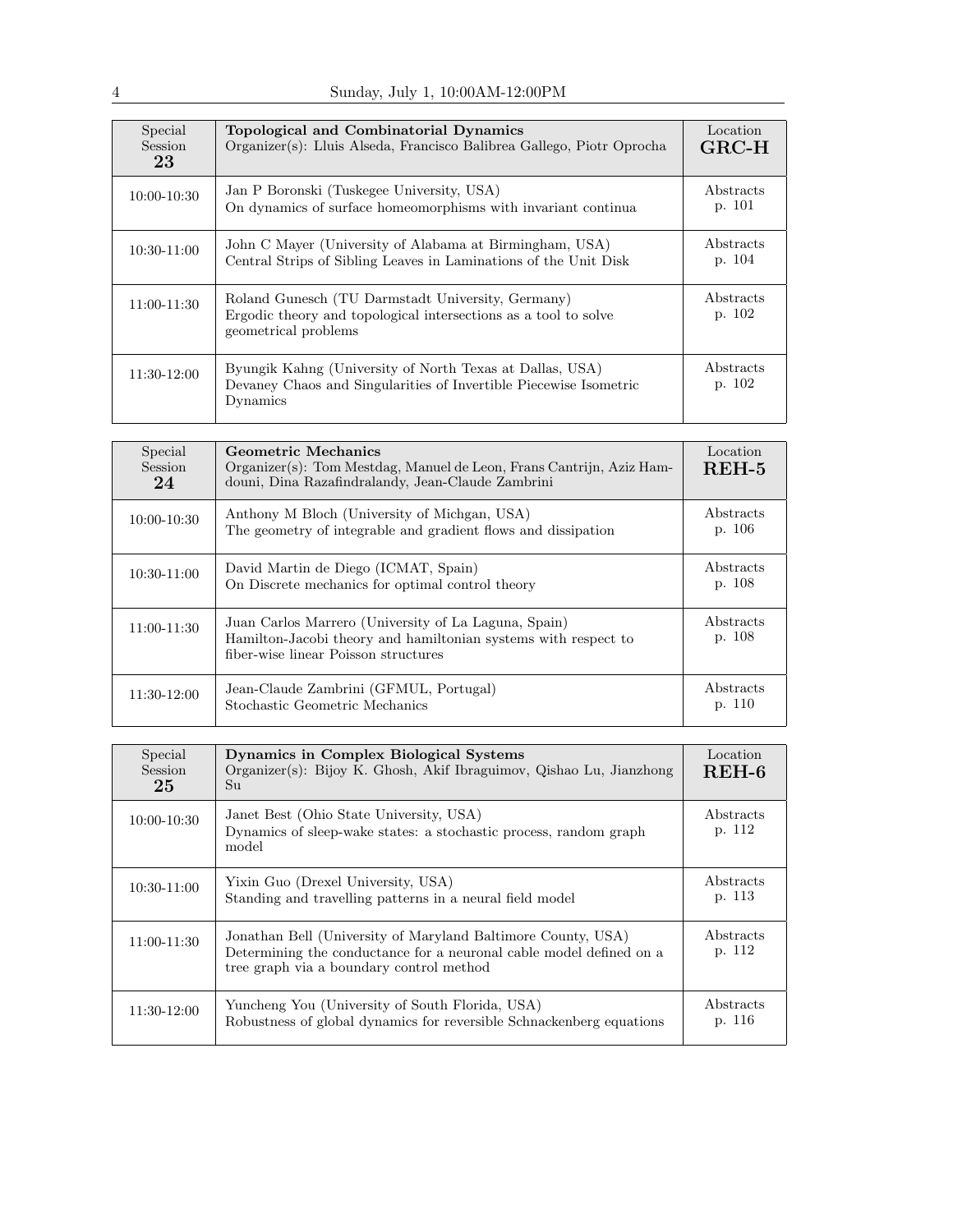| Special<br><b>Session</b><br>28 | Analysis and Numerics of Differential Equations and Dynami-<br>cal Systems in Mathematical Fluid Mechanics<br>Organizer(s): Changbing Hu, Ning Ju, Theodore Tachim-Medi | Location<br>REH-9   |
|---------------------------------|-------------------------------------------------------------------------------------------------------------------------------------------------------------------------|---------------------|
| $10:00 - 10:30$                 | Changbing Hu (University of Louisville, USA)<br>Some mathematical theory of viscous Camassa-Holm equations                                                              | Abstracts<br>p. 126 |
| $10:30-11:00$                   | Hongjie Dong (Brown University, USA)<br>On a 1D alpha-patch model                                                                                                       | Abstracts<br>p. 125 |
| $11:00-11:30$                   | Nathan E Glatt-Holtz (Indiana University, USA)<br>Parameter Estimation for Nonlinear Stochastic Partial Differential<br>Equations                                       | Abstracts<br>p. 125 |
| 11:30-12:00                     | Florentina Tone (University of West Florida, USA)<br>On the Long-time Stability of the Implicit Euler Scheme for the 2d<br>Thermohydraulics Equations                   | Abstracts<br>p. 127 |

| Special<br><b>Session</b><br>31 | Mathematical Models of Cancer and Cancer Therapy<br>Organizer(s): Yangjin Kim                                                                                          | Location<br>$REH-7$ |
|---------------------------------|------------------------------------------------------------------------------------------------------------------------------------------------------------------------|---------------------|
| $10:00 - 10:30$                 | Urszula A Ledzewicz (Southern Illinois University, USA)<br>Robustness and sensitivity of optimal protocols for mathematical<br>models for multi-drug cancer treatments | Abstracts<br>p. 141 |
| 10:30-11:00                     | Yang Kuang (Arizona State University, USA)<br>A clinical data validated mathematical model of prostate cancer<br>growth with hormone therapy                           | Abstracts<br>p. 140 |
| 11:00-11:30                     | Yangjin Kim (KonKuk University, Korea)<br>Signal transduction pathways in the growth and invasion of<br>glioblastoma: A mathematical model                             | Abstracts<br>p. 140 |
| 11:30-12:00                     | Bei Hu (University of Notre Dame, USA)<br>PDE tumor models - mathematical analysis and numerical method                                                                | Abstracts<br>p. 139 |

| Special<br>Session<br>35 | Qualitative Theory of Nonlinear ODEs and Applications<br>$Organizer(s)$ : Fabio Zanolin                                                                                                 | Location<br>$MAG-C$ |
|--------------------------|-----------------------------------------------------------------------------------------------------------------------------------------------------------------------------------------|---------------------|
| $10:00 - 10:30$          | Alberto Boscaggin (SISSA - International School for Advanced Studies,<br>Italy)<br>Positive solutions to second order ODEs with indefinite weight:<br>multiplicity and complex dynamics | Abstracts<br>p. 156 |
| 10:30-11:00              | Lakshmi Burra (JNT University, India)<br>Chaotic dynamics in some pendulum type equations                                                                                               | Abstracts<br>p. 156 |
| 11:00-11:30              | Francesca Dalbono (CMAF, University of Lisbon, Portugal)<br>Radial solutions of Dirichlet problems with concave-convex<br>nonlinearities                                                | Abstracts<br>p. 157 |
| 11:30-12:00              | Nicholas J Fewster (UNSW, Australia)<br>Existence of solutions to second order boundary value problems.                                                                                 | Abstracts<br>p. 157 |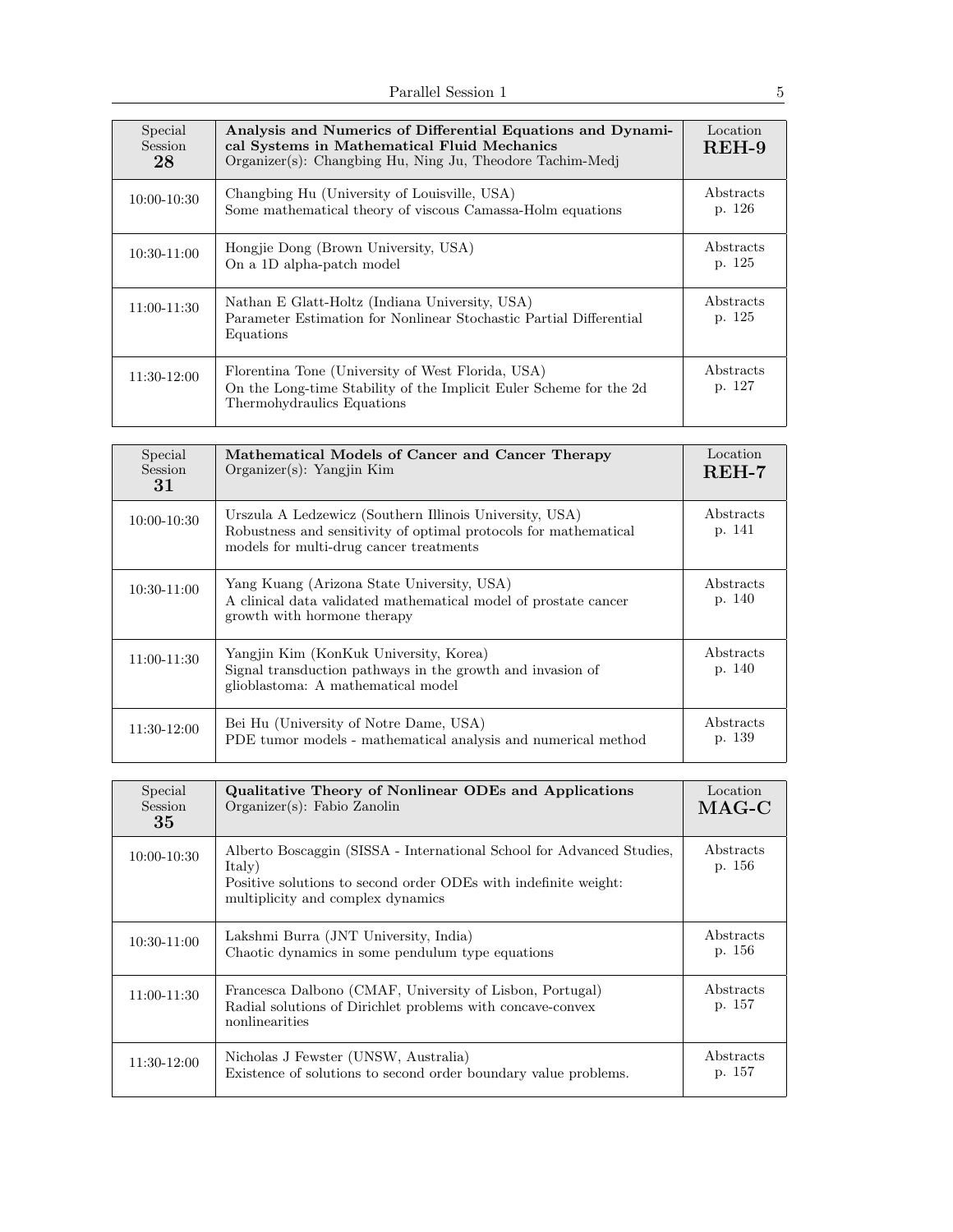| Special<br>Session<br>45 | Stochastic and Deterministic Dynamical Systems, and Appli-<br>cations<br>Organizer(s): Tomas Caraballo, Jose Valero Cuadra, Maria Garrido-<br>Atienza       | Location<br>$GRC-B$ |
|--------------------------|-------------------------------------------------------------------------------------------------------------------------------------------------------------|---------------------|
| 10:00-10:30              | Francisco Balibrea (University of Murcia, Spain)<br>Lyapunov exponents for autonomous and non-autonomous systems                                            | Abstracts<br>p. 191 |
| 10:30-11:00              | Juan V Gutierrez Santacreu (Universidad de Sevilla, Spain)<br>On the global attractor for the Kazhikhov-Smagulov equations                                  | Abstracts<br>p. 192 |
| 11:00-11:30              | Hyejin Kim (University of Michigan, Ann Arbor, USA)<br>Features of Fast Living: On the Weak Selection for Longevity in<br>Degenerate Birth-Death Processes. | Abstracts<br>p. 193 |
| 11:30-12:00              | Tomas Caraballo (Universidad de Sevilla, Spain)<br>Asymptotic behaviour of lattice systems perturbed by additive noise                                      | Abstracts<br>p. 191 |

| Special<br>Session<br>49 | Growth Models and Interface Dynamics<br>Organizer(s): Alexander Nepomnyashchy, Tatiana Savin, Amy Novick-<br>Cohen | Location<br>PAL-CC  |
|--------------------------|--------------------------------------------------------------------------------------------------------------------|---------------------|
| $10:00 - 10:30$          | Lavi Karp (ORT Braude College, Israel)<br>Non-uniqueness of quadrature domains                                     | Abstracts<br>p. 207 |
| 10:30-11:00              | Erik Lundberg (Purdue University, USA)<br>Quadrature domains in interface dynamics                                 | Abstracts<br>p. 208 |
| 11:00-11:30              | Dmitry Khavinson (University of South Florida, USA)<br>Propagation of singularities of solutions of linear PDE     | Abstracts<br>p. 207 |
| $11:30-12:00$            | Michiaki Onodera (Tohoku University, Japan)<br>A moment-preserving flow for surfaces and its applications          | Abstracts<br>p. 209 |

| Special<br><b>Session</b><br>63 | Infinite Dimensional Dynamics and Applications<br>Organizer(s): James C. Robinson, Yuncheng You                                                            | Location<br>PAL-A   |
|---------------------------------|------------------------------------------------------------------------------------------------------------------------------------------------------------|---------------------|
| $10:00 - 10:30$                 | David Cheban (State University of Moldova, Moldova)<br>Markus-Sell's theorem for infinite dimensional asymptotically almost<br>periodic systems.           | Abstracts<br>p. 246 |
| 10:30-11:00                     | Alexey Cheskidov (University of Illinois at Chicago, USA)<br>Uniform global attractor of the 3D Navier-Stokes equations                                    | Abstracts<br>p. 246 |
| $11:00-11:30$                   | Mimi Dai (University of California, Santa Cruz, USA)<br>Norm inflation for incompressible magneto-hydrodynamic system in<br>$\dot{B}_{\infty}^{-1,\infty}$ | Abstracts<br>p. 246 |
| 11:30-12:00                     | Francesco Di Plinio (Indiana University, USA)<br>Time-dependent attractors for the oscillon equation                                                       | Abstracts<br>p. 246 |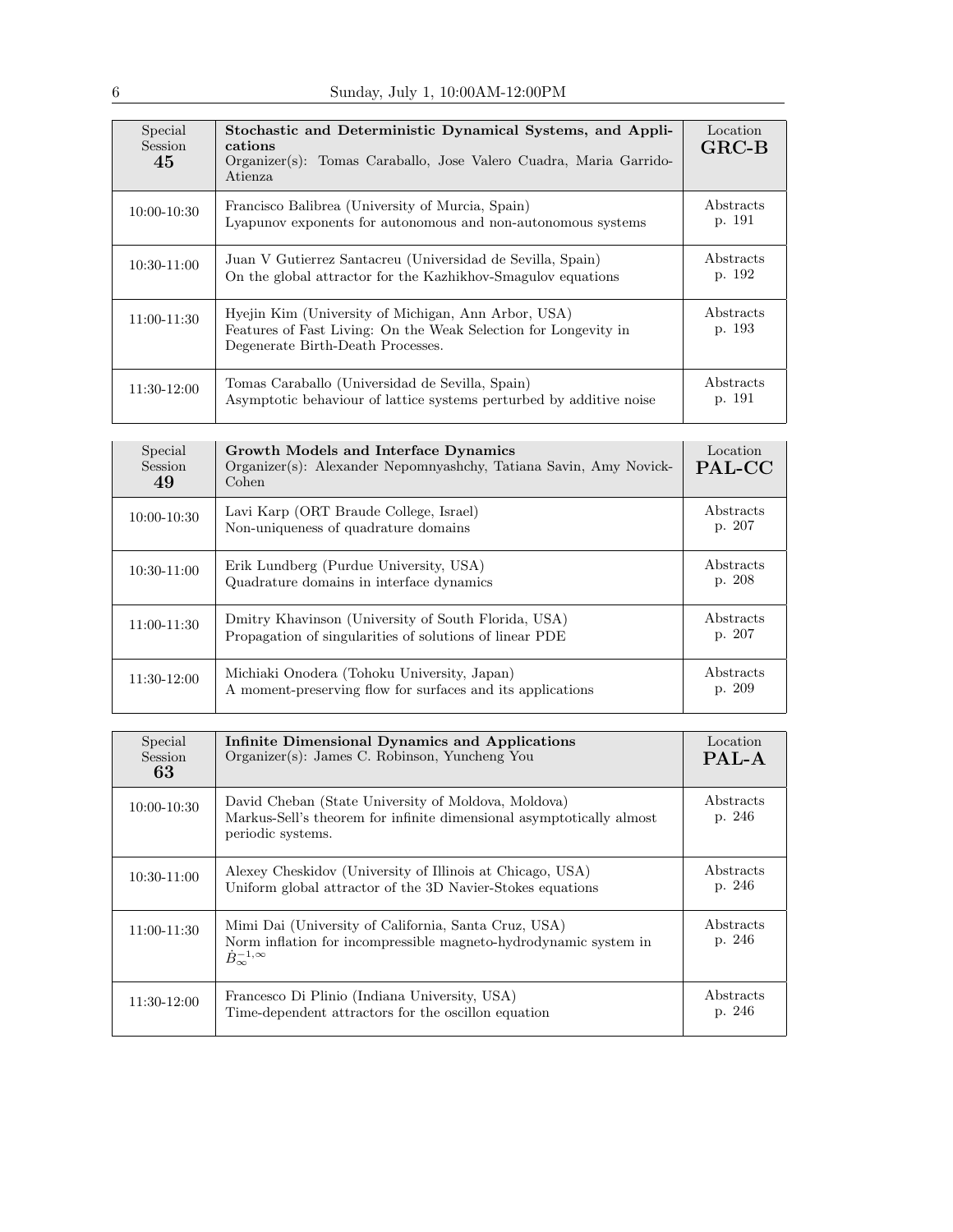| Special<br><b>Session</b><br>64 | Analysis of PDEs and Particle Systems: From Life Sciences,<br><b>Economics and Materials Science</b><br>Organizer(s): Toyohiko Aiki, Nobuyuki Kenmochi, Adrian Muntean     | Location<br><b>POLD</b> |
|---------------------------------|----------------------------------------------------------------------------------------------------------------------------------------------------------------------------|-------------------------|
| $10:00 - 10:30$                 | Nobuyuki Kenmochi (School of Education, Bukkyo University, Japan)<br>Revival Full Model of Human and Economic Activities in Disaster<br>regions                            | Abstracts<br>p. 251     |
| 10:30-11:00                     | Risei Kano (Kochi University, Japan)<br>Solvability of the tumor invasion model                                                                                            | Abstracts<br>p. 251     |
| 11:00-11:30                     | Michael M Melgaard (Dublin Institute of Technology, Ireland)<br>Solutions to the Kohn-Sham model for heavy atoms                                                           | Abstracts<br>p. 252     |
| 11:30-12:00                     | Hiroshi Watanabe (Salesian Polytechnic, Japan)<br>Continuous dependence of entropy solutions to strongly degenerate<br>parabolic equations with discontinuous coefficients | Abstracts<br>p. 253     |

| Special<br>Session<br>70 | Modeling and Dynamics of Infectious Diseases<br>Organizer(s): Abba Gumel, Tufail Malik                                                                                                         | Location<br><b>PAL-D</b> |
|--------------------------|------------------------------------------------------------------------------------------------------------------------------------------------------------------------------------------------|--------------------------|
| $10:00 - 10:30$          | Jane M Heffernan (York University, Canada)<br>The effects of pre-existing immunity on infectious diseases                                                                                      | Abstracts<br>p. 268      |
| $10:30-11:00$            | Miranda I Teboh-Ewungkem (Lafayette College, USA)<br>Heterogeneity in the infectiousness of humans in the dynamics of<br>malaria transmission and control.                                     | Abstracts<br>p. 271      |
| 11:00-11:30              | Yang Kuang (Arizona State University, USA)<br>Mathematical insights in evaluating effectiveness of interventions for<br>HIV prevention                                                         | Abstracts<br>p. 268      |
| 11:30-12:00              | Tufail Malik (University of Manitoba, Canada)<br>The Impact of an Imperfect Vaccine and Pap Cytology Screening on<br>the Transmission Dynamics of Human Papillomavirus and Cervical<br>Cancer. | Abstracts<br>p. 269      |

| Special<br>Session<br>72 | Special Methods for Solving Systems of Non-linear Differential<br>Equations and their Applications to Sciences and Engineering<br>$Organizer(s)$ : Mufid Abudiab | Location<br>$MAG-B$ |
|--------------------------|------------------------------------------------------------------------------------------------------------------------------------------------------------------|---------------------|
| $10:00 - 10:30$          | Guy Bernard (Midwestern State University, USA)<br>Global existence to the Navier-Stokes equations through a diffusive<br>upper solution.                         | Abstracts<br>p. 272 |
| $10:30-11:00$            | Inkyung Ahn (Korea University, Korea)<br>Ratio-dependent predator-prey model with infection in prey population                                                   | Abstracts<br>p. 272 |
| 11:00-11:30              | Nicolae Tarfulea (Purdue University Calumet, USA)<br>Quasilinear Differential Equations in Exterior Domains and Application                                      | Abstracts<br>p. 274 |
| 11:30-12:00              | Mufid Abudiab (Texas A&M University-Corpus Christi, USA)<br>Modeling of the Dynamics of Client-Centered Health Care                                              | Abstracts<br>p. 272 |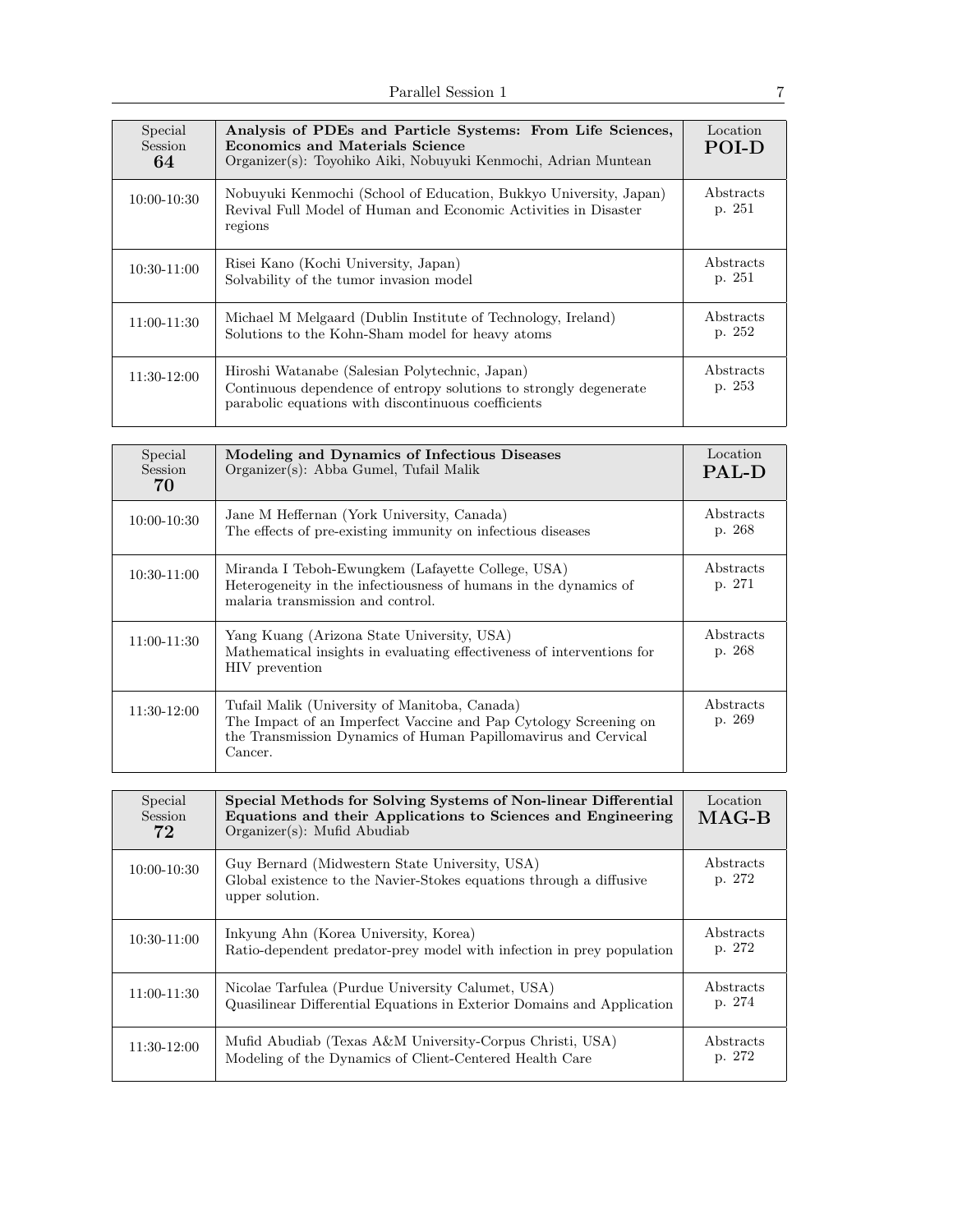| Special<br><b>Session</b><br>73 | Mathematical Models for Upwelling Ocean Currents and Re-<br>lated Phenomena<br>Organizer(s): David Rivas, Sherry Scott, Anna Ghazaryan                  | Location<br>$REH-1$ |
|---------------------------------|---------------------------------------------------------------------------------------------------------------------------------------------------------|---------------------|
| $10:00 - 10:30$                 | Andrew J Willmott (National Oceanography Centre, England)<br>An overview of models for the opening of coastal polynyas                                  | Abstracts<br>p. 277 |
| $10:30-11:00$                   | Paul Choboter (California Polytechnic State University, USA)<br>The effect of bathymetric profile on the structure of coastal ocean<br>upwelling        | Abstracts<br>p. 275 |
| $11:00 - 11:30$                 | Kenneth M Golden (University of Utah, USA)<br>Sea ice processes in Antarctic polynyas                                                                   | Abstracts<br>p. 276 |
| $11:30-12:00$                   | David Rivas (CICESE, Mexico)<br>Coastal variability and Lagrangian circulation in Todos Santos Bay<br>and off Baja California during Spring-Summer 2007 | Abstracts<br>p. 277 |

| Special<br><b>Session</b><br>79 | Numerical Methods based on Homogenization and on Two-<br><b>Scale Convergence</b><br>Organizer(s): Emmanuel Frenod                                                     | Location<br>POI-B   |
|---------------------------------|------------------------------------------------------------------------------------------------------------------------------------------------------------------------|---------------------|
| $10:00 - 10:30$                 | Emmanuel Frenod (Universite de Bretagne Sud et Inria, France)<br>Synthetic introduction to homogenization based numerical methods                                      | Abstracts<br>p. 295 |
| 10:30-11:00                     | Yun Bai (EPFL, Switzerland)<br>Reduced basis finite element heterogeneous multiscale method                                                                            | Abstracts<br>p. 294 |
| 11:00-11:30                     | Patrick Henning (University of Münster, Germany)<br>Error control for heterogeneous multiscale approximations of nonlinear<br>monotone problems                        | Abstracts<br>p. 296 |
| 11:30-12:00                     | Zakaria Habibi (Inria Lille, France)<br>Reduced basis method in the numerical homogenization of a<br>nonlinearly coupled system. Application to nuclear waste storage. | Abstracts<br>p. 295 |

| Contributed<br><b>Session</b><br>01 | <b>Equations and Qualitative Analysis</b><br>$Chair(s):$ Yaw Chang                                                                                             | Location<br>$REH-2$ |
|-------------------------------------|----------------------------------------------------------------------------------------------------------------------------------------------------------------|---------------------|
| $10:00 - 10:20$                     | Petre Birtea (West University of Timisoara, Romania)<br>Stability of equilibria for the $\mathfrak{so}(4)$ free rigid body                                     | Abstracts<br>p. 310 |
| $10:20 - 10:40$                     | Luis Franco (Universidad Autonoma Metropolitana - Cuajimalpa,<br>Mexico)<br>Stability of fixed points for periodic Hamiltonian systems.                        | Abstracts<br>p. 311 |
| $10:40-11:00$                       | Cemil Tunc (Yuzuncu Yil University, Turkey)<br>On the stability of solutions of a class of neutral differential equations<br>with multiple deviating arguments | Abstracts<br>p. 312 |
| $11:00-11:20$                       | Pai Song (Old Dominion University, USA)<br>An analytical approach to the stability of horizontally sheared flow                                                | Abstracts<br>p. 311 |